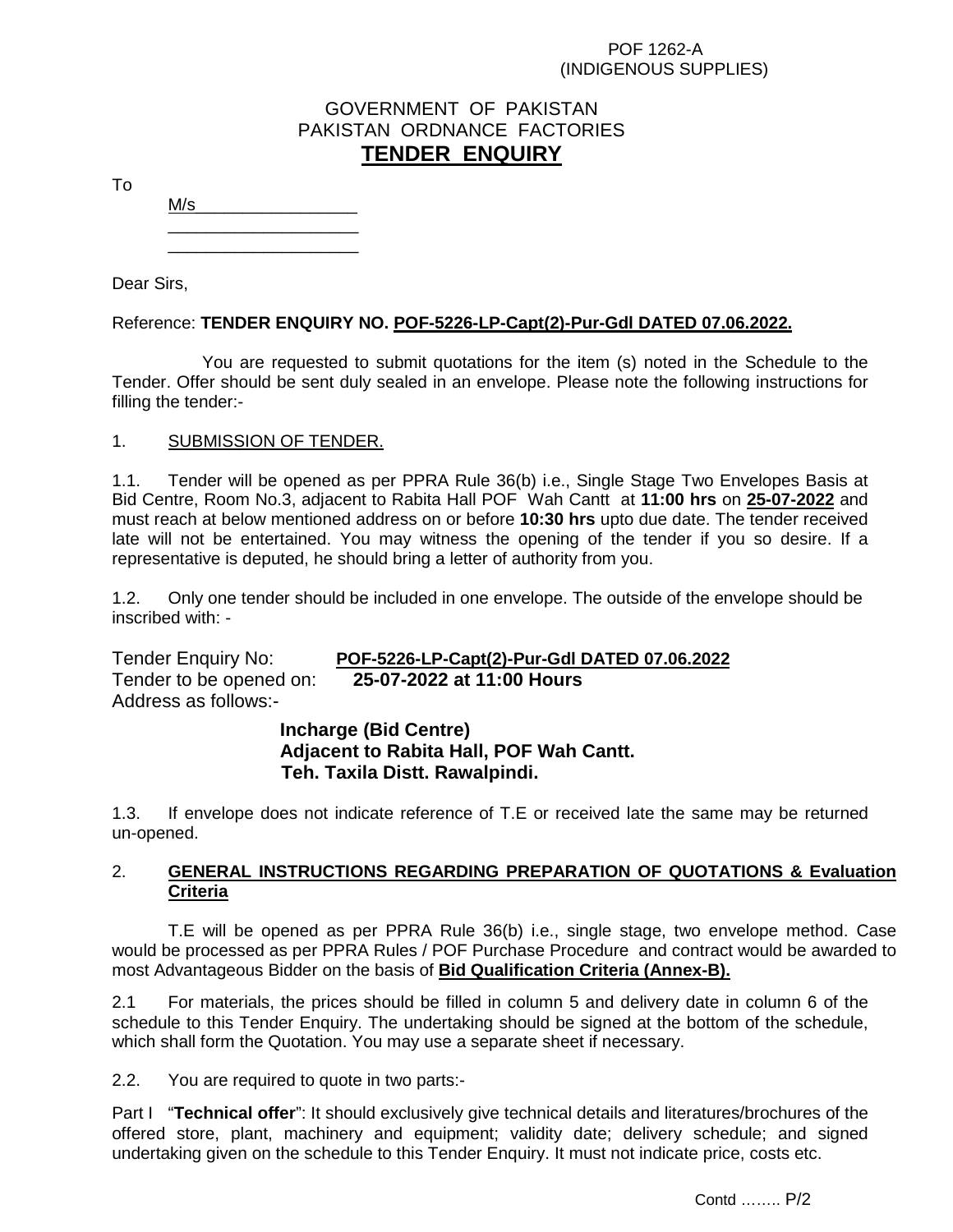Part II "**Commercial offer**" It should indicate the commercial terms e.g. price, terms of payment, mode of payment, mode of supply.

Each part should be placed in a separate sealed cover. The envelopes should be inscribed with: Part I "Technical Quotation without price" and Part II "Commercial Quotation with price."

- 2.3 The quotation must remain valid for, at least 90 days (extendable if so desired) from the date of opening of Commercial offer.
- 2.4 The quotation should hold good for any reduced quantities without notice.
- 2.5 In the event of non-acceptance of offer, intimation will be given to the Tenders on the their request.

### **2.6 Conditional offers or alternative offers are likely to be ignored.**

2.7 Quotations should be based on:-

F.O.R. station of despatch basis, i.e. delivered free on rail, inclusive of packing and forwarding charges. The stores will be booked under Military Credit Note, to be provided by the purchaser. and/or Free delivery at POF's store at **POF Gadwal Wah Cantt** in this case octroi duty will be payable by the supplier.

- 2.8 Taxes and Duties etc. where applicable must be shown separately, quoting reference to Registration No. in cases of Sales Tax and relevant authority in the case of others. Offer without these clarifications and inclusive of Taxes and Duties may be ignored.
- 2.9 Taxes and duties levied on or after Tender opening date or on or after the date offer was signed and despatched will be allowed to include in the offered rates.
- 2.10 "Suppliers will furnish a certificate, issued by Excise & Taxation Deptt:, that he has cleared all Professional tax payable by him". Offers received without this certificate will be rejected.
- 2.11 Suppliers will render necessary information regarding hazardous effects on environment, of the materials/products supplied by them, in their quotations and shipping/despatch documents.
- 2.12 If the requisite information is not furnished on the T.E. Forms or offer received is not conformity with the requirement of the T.E. such offer shall be ignored.
- 2.13 Engineering design, supply, installation with existing system and commissioning will be the responsibility of supplier. Firm will be responsible to include all major and minor equipments, accessories, hardware and software whether this additional requirement is included in contract or otherwise to make the system most suitable for successful commissioning, post commissioning & operations. Moreover, any miss-match at any level in hardware or software will be responsibility of the firm for proper & acceptable satisfaction free of any cost.
- 2.14 For any change/up-gradation/provision of any spares to operate hardware, firm will be responsible to up-grade system free of cost.
- 2.15 Firm will provide technical support (Software & Hardware) along with provisioning of spare parts as per requirement for next 10 years.
- 2.16 During the warranty / guaranty period, all the spares and services will be given free of cost by the firm.
- 2.17 All components/ parts of the entire system/components should conform safe and long lasting operation in intense/ extreme weather conditions.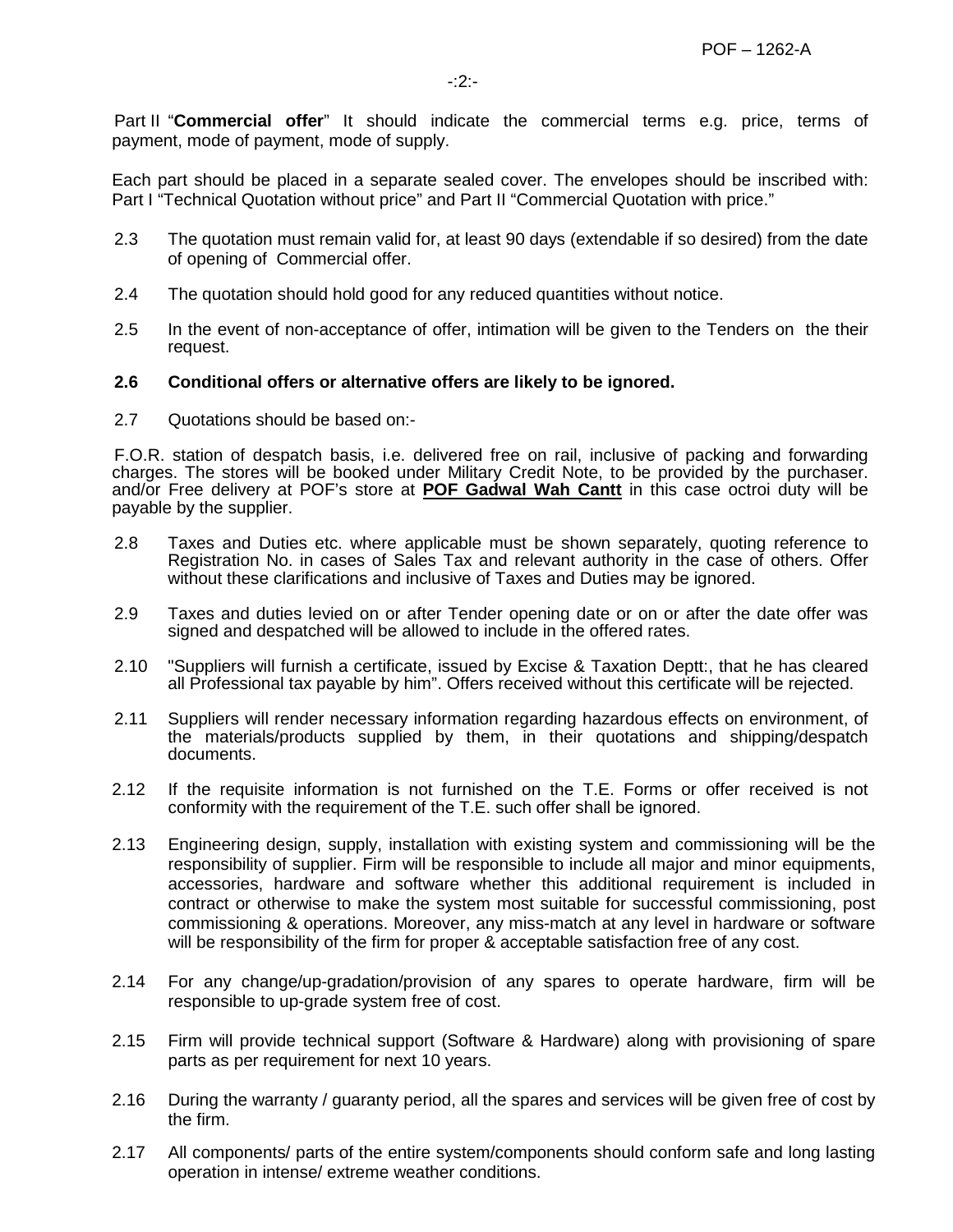- 2.18 The supplier will provide the time schedule for completion of the project with effect from issuance of the contract.
- 2.19 In case of any amendment/alteration or any other spare part required during the installation commissioning, the supplier will be responsible to carry out the same at his own cost.
- 2.20 Supplier will be responsible to provide complete execution plan before start of work and will quote / install all equipment manufactured by a reputed OEM (PEL/ Siemens/ Schneider Electric or Equivalent).
- 3. Inter Stage / Pre Delivery Inspection (PDI) at Firms Premises:
- 3.1 Supplies shall be subject to the inspection and acceptance by the competent inspection authority / team nominated by the Purchaser, who will arrange it at his own cost.
- 3.2 Inspection facilities such as tools, test equipment, instruments etc will, however, be provided by the Suppliers.
- 4 Documentation:

The supplier will be responsible to furnish related technical data (04 copies each in English language) including the following:

- 4.1 Detailed drawings & specifications of the equipment/machinery.
- 4.2 Equipment layout and schematic diagram.
- 4.3 Offered type Breaker of 11KV must have type tested report from any specification Testing Lab (Stl).
- 4.4 Panel manufacturing firm should be WAPDA approved & must have Type Tested report of 11KV panel from any Foreign Standard Testing Lab or HVSC Lab Rawat Pakistan.
- 4.5.1 Maintenance and services manuals of the machinery.
- 5. Commissioning & Final Acceptance Test
- 5.1 Commissioning & Final Acceptance Test will be carried out under supervision of seller's technical team.
- 5.2 Seller will bear all expenses of its technical team during commissioning.
- 5.3 Trial run will be subjected to successful functionality/ Operation of whole unit for at least two weeks.
- 6. TENDER FEE

The tender must be accompanied by a non-refundable fee by means of a crossed postal order/pay order of Rs.500/- in favour of **Director Admin POFs Wah Cantt.**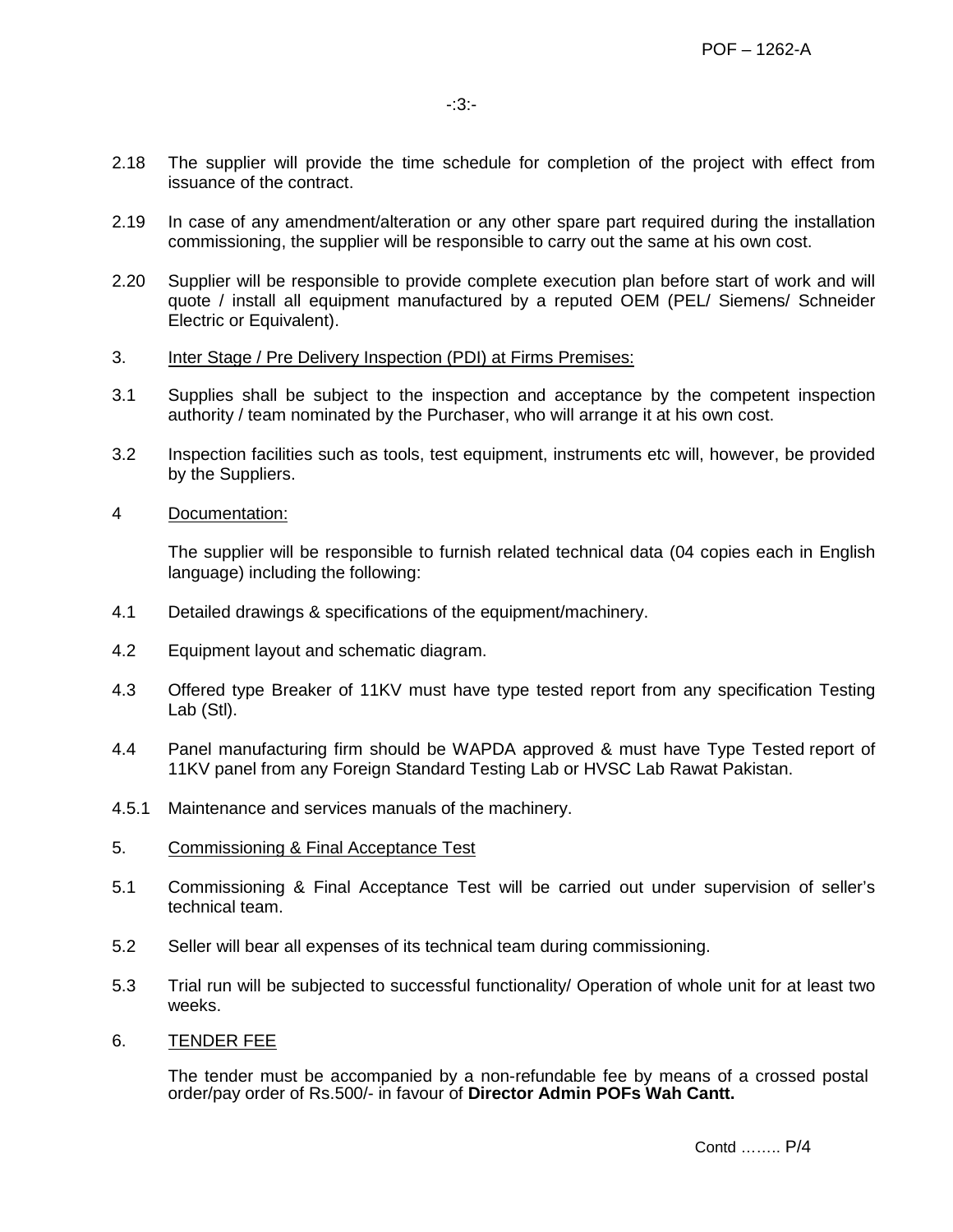### 6.1 TENDER SAMPLE

Where required, offer must accompany tender sample, strictly according to the description and specification given in Tender Enquiry. Offer not accompanied by tender sample will NOT be entertained excepting the established and reputable firms who have either previously satisfactorily supplied the same or similar stores or have submitted an acceptable sample thereof against previous T.E.

### 7. BID SECURITY

7.1 Bid Security at the rate of 2% (for registered firms) and 5% (for unregistered firms) of the quoted value, should accompany the tender (Commercial offer, the evidence of same must be contained in Technical Offer without showing the value) in the shape of Deposit At Call Receipt/Pay Order/Banker's Cheque, from a Scheduled Bank drawn in favour of:-

# **G.M-PP&C-POF-Gadwal, Wah Cantt**.

Tenders received without Bid Security will be rejected.

- 7.2 Bid Security of the unsuccessful tender will be returned as soon as the scrutiny of the tenders is completed. Bid Security of the successful tenders will be retained until the contract is finalized. Bid Security will be forfeited in case the quotation is withdrawn before the expiry of its validity date.
- 7.3 State owned organizations are not required to provide Bid Security.

### 8. ACCEPTANCE OF OFFERS

8.1 POF may reject all bids or proposals at any time prior to the acceptance of a bid or proposals; however reason for rejection will be communicated. POF shall render no liability towards suppliers or contractors who have submitted bids or proposals.

### 8.2 PERFORMANCE BOND

(a) The successful bidder shall provide Performance Bond which shall not exceed 10% of contract value in the form of Deposit At Call Receipt from any scheduled bank; or, an un-conditional Bank Guarantee valid for 24 months after receipt and acceptance of store in POF on a prescribed format. The performance bond will be in favour of C.M.A. POF Wah Cantt. It will be returned on satisfactory completion of the contract.

(b) If the supplier fails to furnish the Performance Bond within the specified time, such failure will constitute a breach of the contract and the Purchaser shall be entitled to make the other arrangements for purchase of the stores at the risk and expense of the supplier.

8.3 Performance bond from state owned organizations may be waived off at the discretion of the purchaser.

### 8.4 FAILURE TO SUPPLY THE STORES.

All deliveries must be completed by the specified date. If the failure to deliver the stores within the scheduled time should have arisen from "Force Majuro", which the Purchaser may admit as reasonable ground for further time, he will allow such additional time as he may consider to have been required by the circumstances of the case. Otherwise, he will be entitled, at his discretion, to cancel the contract; and/or, claim liquidated damages upto 2% but not less than 1% of the contract price of the items and their quantities for each and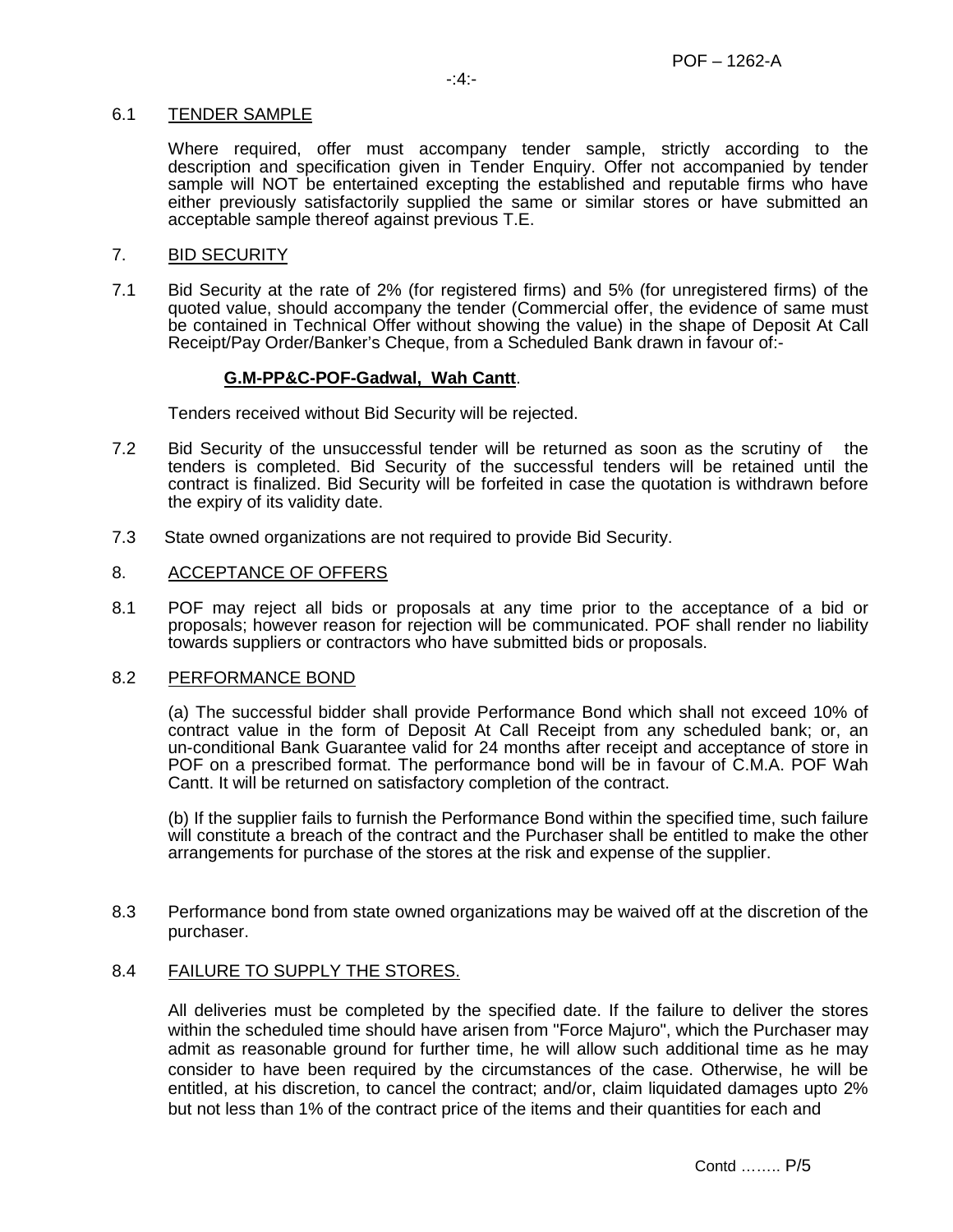every month or Part of a month, beyond the specified delivery date, during which these may not be delivered, subject to a maximum of 10% of the total contract value of the particular stores which remained unsupplied either in part or in full: or, to purchase, from elsewhere, the unsupplied stores at the risk and cost of the Supplier.

# 8.5 PAYMENT.

- i. Payment will be made on FOR basis as per following, by C.M.A (POF) through cross cheque on our prescribed bill form supported by receipt voucher.
- ii. 100% payment will be subjected to successful FAT after installation & commissioning.
- iii. Payment of duties/Taxes including professional tax (where applicable) must be supported by proof of having paid these to concerned Govt. Taxation Deptt.

### 9. SECURITY OF INFORMATION.

The tenderer and his employees must not communicate any information relating to the sale/purchase of stores under this enquiry to any person other than the manufacturer or to any press or agent not authorized in writing by POFs to receive it.

- 10. The supplier will have to provide warranty / guarantee for a period of two years smooth functioning of the Transformer Panel, Feeder panel & End Termination Kits including free of cost supply of spare parts.
- 11 Two years warranty / guarantee period will be started from the date of successful & satisfactory conclusion of FAT.
- 12 Test & trial of machines/equipment shall be carried out after complete installation & commissioning for at least two weeks in POF Gadwal under supervision of supplier expert.

### NOTE:

POF shall deal with the supplier directly without involvement of any agents. POF will not pay any commission to agents/ third party.

Please return the Schedule to the tender duly signed by the specified date, along with the specifications, drawings etc. if any, enclosed herewith - even if you are unable to quote.

WARNING In case the firm abstain from making offers or fail to return/acknowledge the tender form by the specified date on three consecutive occasions, no further tender enquiry will be issued to them and their names would be liable to remove from approved list.

Yours faithfully,

 ------sd----- GM-PP&C-POF GADWAL For PAKISTAN ORDNANCE FACTORIES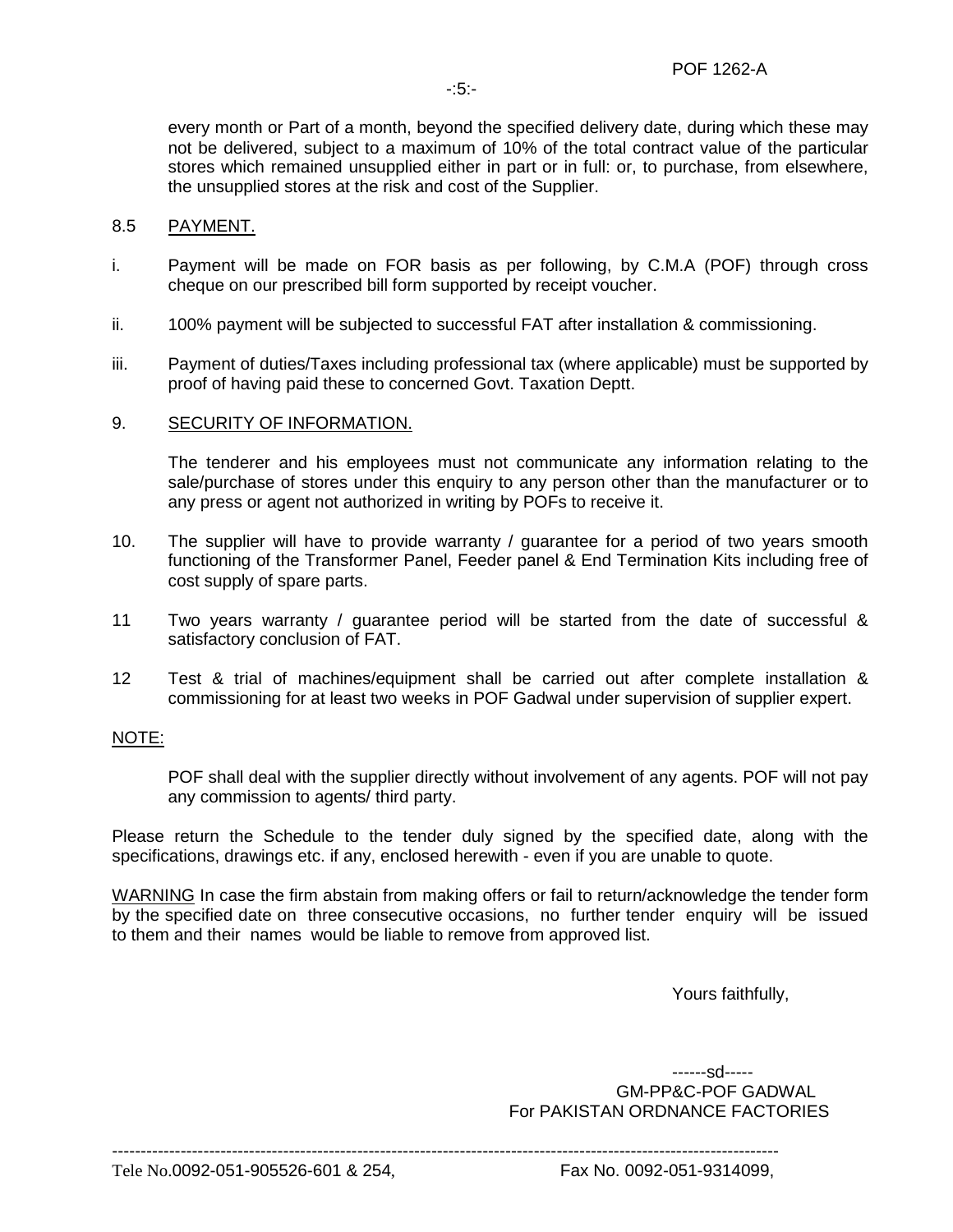POF 1262-A

#### PAKISTAN ORDNANCE FACTORIES

#### SCHEDULE TO TENDER NO.POF-5226-LP-Capt(2)-Pur-GDL DATED 07-06-2022.

| 1.               |                                          |               |      |                    |                           |
|------------------|------------------------------------------|---------------|------|--------------------|---------------------------|
| (1)              | (2)                                      | (3)           | (4)  | (5)                | (6)                       |
| Item             | Description with Spec. etc.              | Unit.         | Qty. | Quoted Price per   | <b>Delivery Date</b>      |
| No.              |                                          |               |      | Unit FOR Basis     |                           |
|                  |                                          |               |      | In figure In words |                           |
|                  | KIOSK 750KVA 11KV/415V (outdoor          | No.           | 01   |                    | Within 03 months from     |
| 1.               | Type)                                    |               |      |                    | the date of placement of  |
|                  | Spec. As per attached Annex'A'           |               |      |                    | contract duly inspected / |
| 2.               | 11KV 630A, 25KA Feeder Panel             | No.           | 01   |                    | accepted by GM-Engg-      |
|                  | Spec. As per attached Annex'A'           |               |      |                    | POF-Gdl                   |
|                  | HT Cable XLPE 185mm <sup>2</sup> /3-core | <b>Meters</b> | 160  |                    |                           |
| 3.               | Spec. As per attached Annex'A'           |               |      |                    |                           |
| $\overline{4}$ . | LT Cable PVC 300mm <sup>2</sup> /4-core  | <b>Meters</b> | 100  |                    |                           |
|                  | Spec. As per attached Annex'A'           |               |      |                    |                           |
|                  | HT Cable PVC end termination Kit         | <b>Nos</b>    | 02   |                    |                           |
| 5.               | $185$ mm $2/3$ -core                     |               |      |                    |                           |
|                  | Spec. As per attached Annex'A'           |               |      |                    |                           |
|                  | LT Cable PVC end termination Kit         | <b>Nos</b>    | 04   |                    |                           |
| 6.               | $300$ mm $2/4$ -core                     |               |      |                    |                           |
|                  | Spec. As per attached Annex'A'           |               |      |                    |                           |

Note:- Specifications. As per Annex'A'

(2) Special Conditions:-

- i. Tender will be opened as per PPRA Rule 36(b) i.e, Single Stage two envelopes procedure (or as per clause 2.2 of Tender Enquiry)
- ii. Only single competitive offer mentioning specific make / model / brand will be submitted by the bidder against each item
- iii. Quotation must be supported with Technical literature.
- iv. Validity of offer (at least 90 days extendable if so required) will be considered from opening of commercial offers.
- v. Only registered suppliers (with Sales Tax & Income Tax Deptt) who are on Active Tax Payer List (ATL) of FBR are eligible to supply goods/services to Government Departments.
- vi. The Payment to registered persons shall be linked with the Active Tax Payer status of the suppliers as per FBR database. If any registered supplier is not in ATL his payment should be stopped till he files his mandatory returns and appears on ATL of FBR.

#### vii. **Inspection Authority:- GM-Engg-POF-Gadwal or his authorized Rep.**

- viii. Fax offers, email offers and offers without or with less Bid Security and without Tender Fee will not be entertained.
- ix. Offers of the National Bidders will be entertained only.

Note:- For further details/queries please contact through e-mail mdgdl@pof.gov.pk

#### 3. Undertaking.

 Should our offer be accepted, we hereby undertake to supply the stores/tender the services contracted on the basis of General Conditions of Contract embodied in Form POF 1281, and to deposit the performance bond within the prescribed time, failing which it will constitute a breach of contract and POF will have the right to purchase the stores/services elsewhere at our risk and cost.

| Place | Signature of the Tenderer |
|-------|---------------------------|
| Date  | Name <b>Manager</b>       |
|       | Position                  |
|       | Address                   |
|       | Income Tax G.I.R. No.     |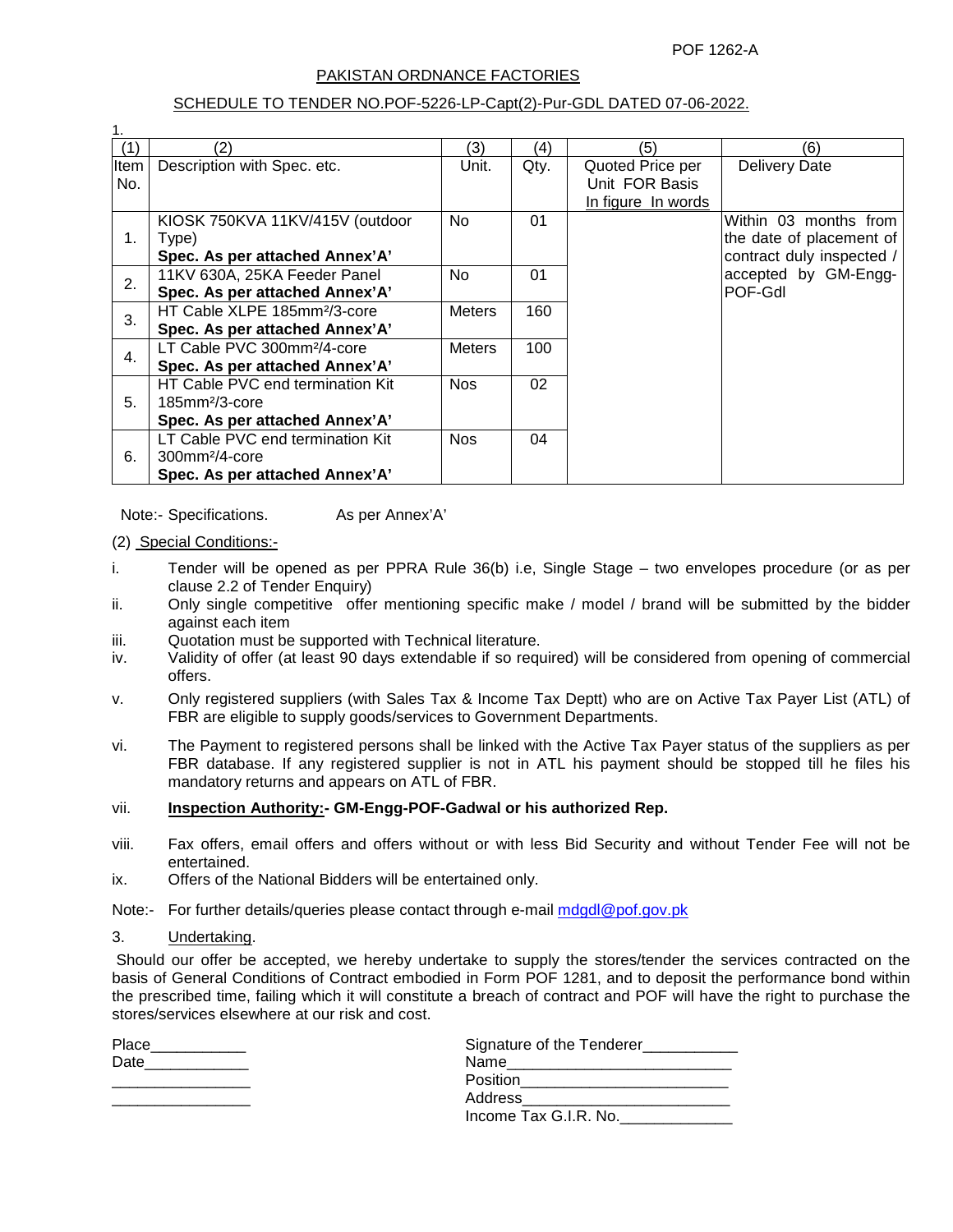# **TECHNICAL SPECIFICATION**

| $Sr.$ # | <b>Description of Store</b>                                                                                                                                                                                                                                                                                                                                                                                                                                                                                                                                                                                                                                                  | Qty               |  |
|---------|------------------------------------------------------------------------------------------------------------------------------------------------------------------------------------------------------------------------------------------------------------------------------------------------------------------------------------------------------------------------------------------------------------------------------------------------------------------------------------------------------------------------------------------------------------------------------------------------------------------------------------------------------------------------------|-------------------|--|
| 1.      | <b>750 KVA PACKAGE TYPE OUTDOOR KIOSK SUBSTATION</b>                                                                                                                                                                                                                                                                                                                                                                                                                                                                                                                                                                                                                         | 01 No.            |  |
|         | 750 KVA pad mounted package type outdoor kiosk substation equipped with<br>11000/415V, 3- phase transformer of vector group dyn11, sheet steel clad totally enclosed,<br>suitably protected from weather effect with separate compartments/housings for HT<br>switchgear, transformer and L.T switchgear. Also fitted with 3-phase, 4-wire electronic meter<br>(KWH meter) to be operated in conjunction with CT's of appropriate ratio and accuracy class<br>1-1.5 on LT side of kiosk for measuring of electrical energy. Further details are as under: -                                                                                                                  |                   |  |
|         | a) H.T COMPARTMENT:<br>H.T Compartment shall accommodate the following:<br>12KV Ring Main Unit (RMU) $(2 \text{ Ring } + 1 \text{ Transformer feeder})$ and shall have the<br>following ratings. Rated Normal current of ring main feeder 630A, Rated frequency 50Hz,<br>Rated voltage 12KV, operating voltage 11KV, rated lightning impulse withstand voltage<br>95KV, rated power frequency withstand voltage 36KV insulating and switching medium SF6,<br>Rated short time withstands current 25KA, Rated short time making current of ring main<br>feeder 63KA. With 03x11KV HRC fuses suitable for 750KVA Transformer protection.<br>(Make: Siemens, Schneider or Eqvl) | 01 Nos.           |  |
|         | b) TRANSFORMER:<br>750 KVA outdoor type Transformer, oil immersed, naturally cooled, double wound, core<br>type in conservator design,<br>3-phase, 50 Hz, 11000/415 volts and off load tapping of $\pm$<br>$2.5\% + 5\%, +7.5\%$ , impedance 5% (tolerance $\pm 10\%$ ), vector group Dyn11, neutral brought<br>out on LV side, insulation class (HV/LV) A/A, having simple dial type thermometer and<br>double float buchholz relay. Transformer must have all standard accessories according to IEC<br>standard. The offered brand of required capacity must be certified for all type tests from<br>NTDC, HV & SC lab Rawat.                                              | 01 No.            |  |
|         | <b>L.T COMPARTMENT:</b><br>$\mathbf{c})$<br>Low-tension main switchboard, indoor type floor mounting industrial cubical pattern.<br>Totally enclosed, suitable for operation on 3-phase 4-wire,50 Hz 400V-600Volts system<br>comprising of:<br>1-set of H.D.H.C air insulated copper bus bar of 1600 Amps Rating.<br>1-half size neutral bus bar.                                                                                                                                                                                                                                                                                                                            |                   |  |
|         | <b>INCOMING:</b>                                                                                                                                                                                                                                                                                                                                                                                                                                                                                                                                                                                                                                                             |                   |  |
|         | 1600 Amps. (65KA-100KA) triple pole manually operated draw out type Air<br>circuit breaker (ACB).<br>Make SIEMENS (Germany) SCHNEIDER (France), TERASAKI (Japan), or<br>European equivalent                                                                                                                                                                                                                                                                                                                                                                                                                                                                                  | 01 No.            |  |
|         | CTs of suitable current ratio 1600/5A, 15VA and accuracy class (1 or 1.5) for<br>measurement of currents up to 1600 Amps and protection (make FICO/Eqv)                                                                                                                                                                                                                                                                                                                                                                                                                                                                                                                      | 01 Set            |  |
|         | Digital Ampere meter with phase selector switch 3 way On & Off (Make:<br>LUMEL/Eqv)                                                                                                                                                                                                                                                                                                                                                                                                                                                                                                                                                                                          | 01 No.            |  |
|         | Digital Voltmeter With phase selector switch. (Make: GG/Eqv)<br>Poly phase multi function electronic meter (KWH meter) 3-phase, 4 wire 50Hz<br>3x230/400V, 5/10A with appropriate ratio CTs. (Make: PEL/Blue Star/Eqv)                                                                                                                                                                                                                                                                                                                                                                                                                                                       | 01 No.<br>01 No.  |  |
|         | LED type indication lights for R-Y-B (GG/Eqv)<br>SP, MCB 6A/10A for control (Terasaki/European made)                                                                                                                                                                                                                                                                                                                                                                                                                                                                                                                                                                         | 01 No.<br>$01$ No |  |
|         | <b>Exhaust Fan</b><br>Thermo state with auto ON/OFF switch (Make: GG/Eqv)                                                                                                                                                                                                                                                                                                                                                                                                                                                                                                                                                                                                    | 04 Nos.<br>01 No. |  |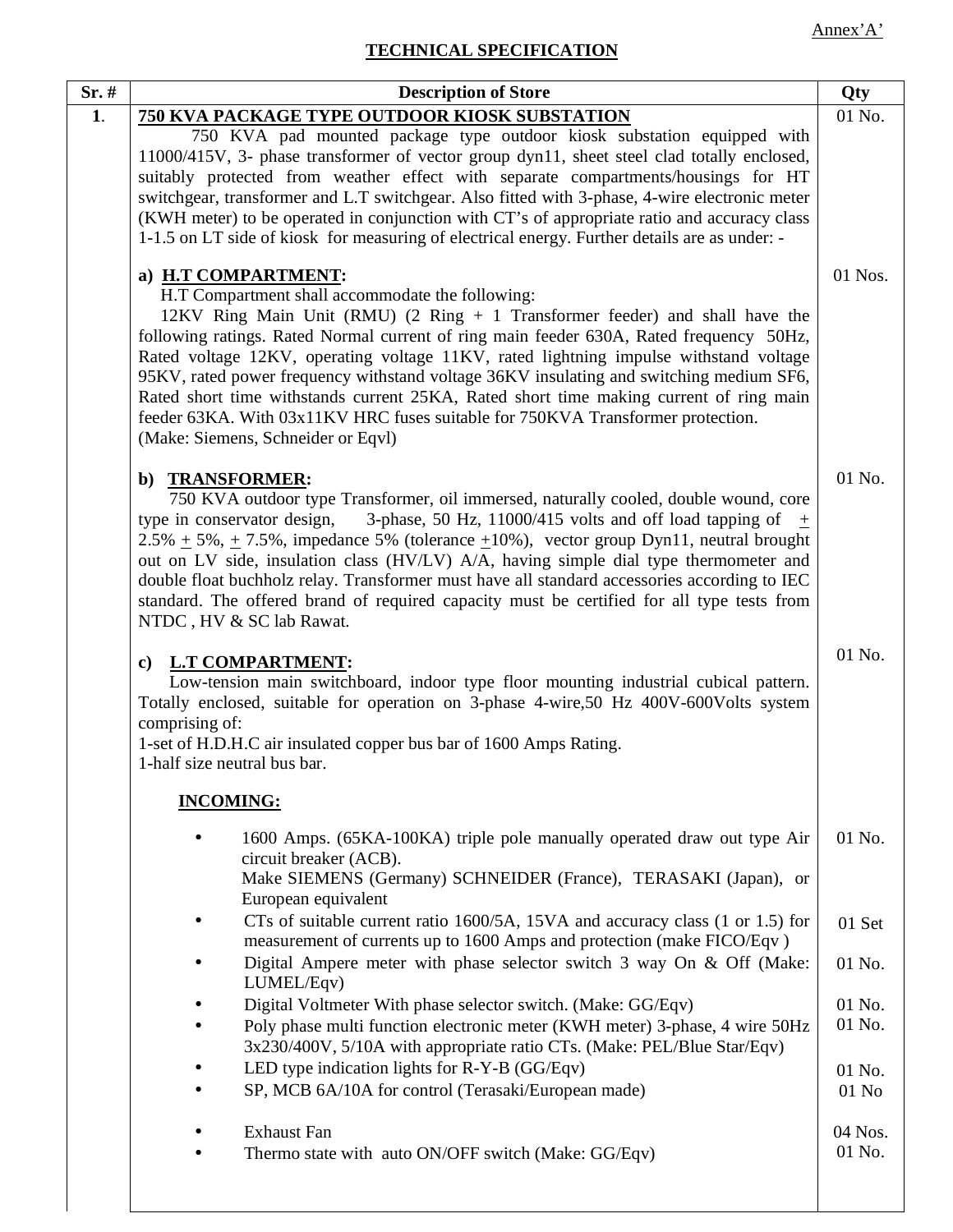|    | <b>OUTGOING:</b> MCCBs of following capacities should be provided across the whole                                                         |         |  |  |  |  |  |
|----|--------------------------------------------------------------------------------------------------------------------------------------------|---------|--|--|--|--|--|
|    | compartment i.e 02 outgoing panels.<br><b>LT</b>                                                                                           |         |  |  |  |  |  |
|    | 500<br>Amps.<br>TP<br>MCCB,<br>100<br>KA,<br>adjustable,<br>thermal<br>trip                                                                |         |  |  |  |  |  |
|    | (Make: Terasaki Japan or Eqv European)                                                                                                     | 02 Nos. |  |  |  |  |  |
|    | 300<br>Amps.<br>TP<br>MCCB,<br>50-70<br>KA,<br>adjustable,<br>thermal<br>trip                                                              |         |  |  |  |  |  |
|    | (Make: Terasaki Japan or Eqv European)                                                                                                     | 02 Nos. |  |  |  |  |  |
|    | Amp.<br>TP<br>MCCB,<br>$25 - 50$<br>150<br>KA,<br>adjustable,<br>thermal<br>trip                                                           |         |  |  |  |  |  |
|    | (Make: Terasaki Japan or Eqv European)                                                                                                     | 02 Nos. |  |  |  |  |  |
|    |                                                                                                                                            |         |  |  |  |  |  |
|    | <b>SPARE:</b>                                                                                                                              |         |  |  |  |  |  |
|    | 3-Nos 11KV HRC fuse for transformer                                                                                                        |         |  |  |  |  |  |
|    | Note:                                                                                                                                      |         |  |  |  |  |  |
|    | i.<br>The product shall conform to latest IEC specifications.                                                                              |         |  |  |  |  |  |
|    | ii.<br>Wiring/schematic diagrams of complete Kiosk.                                                                                        |         |  |  |  |  |  |
|    | iii.<br>Booklet of HT/LT load break switch & energy meter.                                                                                 |         |  |  |  |  |  |
|    | Incoming/outgoing cable holes and glands according to cable sizes on HV/LV<br>iv.                                                          |         |  |  |  |  |  |
|    | side.<br>Installation and commissioning alongwith KIOSK base bed & Earth Pit will be                                                       |         |  |  |  |  |  |
|    | ${\bf V}$ .<br>constructed by the vender / Firm.                                                                                           |         |  |  |  |  |  |
|    |                                                                                                                                            |         |  |  |  |  |  |
|    |                                                                                                                                            |         |  |  |  |  |  |
|    |                                                                                                                                            |         |  |  |  |  |  |
|    |                                                                                                                                            |         |  |  |  |  |  |
|    |                                                                                                                                            |         |  |  |  |  |  |
| 2. |                                                                                                                                            |         |  |  |  |  |  |
|    | 11 KV, 630A, 25KA FEEDER PANEL (MOTORIZED) WITH VACUUM CIRCUIT                                                                             | 01 No.  |  |  |  |  |  |
|    | <b>BREAKER</b><br>Rated voltage 17.5 KV, 630A, 25 KA feeder Panel (Motorized) with vacuum circuit breaker,                                 |         |  |  |  |  |  |
|    | Sheet Steel, floor mounting, metal clad, totally enclosed, indoor type, fully interlocked, air                                             |         |  |  |  |  |  |
|    | insulated, medium voltage switchgear suitable for operation on 11KV, 3-phase, 50Hz supply                                                  |         |  |  |  |  |  |
|    | tested in accordance with latest IEC standard for rupturing capacity of 25 KA Bil 95 KV.                                                   |         |  |  |  |  |  |
|    | Panel comprising of following:                                                                                                             |         |  |  |  |  |  |
|    |                                                                                                                                            |         |  |  |  |  |  |
|    | 11 KV fully wired complete cubical housing which will be metal clad sheet fabricated totally                                               | $01$ No |  |  |  |  |  |
|    | enclosed 12SGW thick indoor type complete with copper bus bar (Width 600mm)                                                                |         |  |  |  |  |  |
|    | 3 Phase, H.D.H.C. Main copper Bus bar 800A                                                                                                 |         |  |  |  |  |  |
|    | $(Size: 1 x 60 x 10 mm or 2 x 60 x 5 mm)$                                                                                                  | 01 Set  |  |  |  |  |  |
|    | $(Size: 1 x 60 x 10 mm or 2 x 60 x 5 mm)$ &                                                                                                |         |  |  |  |  |  |
|    | Dropper Busbar 630 A and link will be as CT ratio                                                                                          |         |  |  |  |  |  |
|    | Single pole, fixed and moving cluster type isolation contact giving double isolating facilities                                            | 01 No.  |  |  |  |  |  |
|    | per phase.                                                                                                                                 |         |  |  |  |  |  |
|    | Automatic safety shutters                                                                                                                  | 02 Set  |  |  |  |  |  |
|    |                                                                                                                                            |         |  |  |  |  |  |
|    | T/pole Motorized VCB 630A                                                                                                                  |         |  |  |  |  |  |
|    | Rated voltage = 17.5 KV with draw able type breaking capacity 25 KA, BIL 38/95 KV with                                                     |         |  |  |  |  |  |
|    | counter meter, with following.<br>1- Shunt closing coil 24-30V DC.                                                                         | 01 No.  |  |  |  |  |  |
|    | 1- Shunt opening coil 24-30V DC.                                                                                                           |         |  |  |  |  |  |
|    | 1- motor charge spring mechanism @ 220 VAC.                                                                                                |         |  |  |  |  |  |
|    |                                                                                                                                            |         |  |  |  |  |  |
|    | Current Transformer 11 KV for protection & metering Ratio:                                                                                 |         |  |  |  |  |  |
|    | (400/5/5A) Burden: 15 VA, 5P20 & 10VA class 1                                                                                              |         |  |  |  |  |  |
|    |                                                                                                                                            |         |  |  |  |  |  |
|    | Dry type potential transformer 11KV/1.732/110V/1.732<br>100VA, class 0.5, 100VA for measurement and protection 12/36/95 KV, (Din Standard) | 01 Nos. |  |  |  |  |  |
|    |                                                                                                                                            |         |  |  |  |  |  |
|    | Digital energy meter                                                                                                                       | 01 No.  |  |  |  |  |  |
|    |                                                                                                                                            |         |  |  |  |  |  |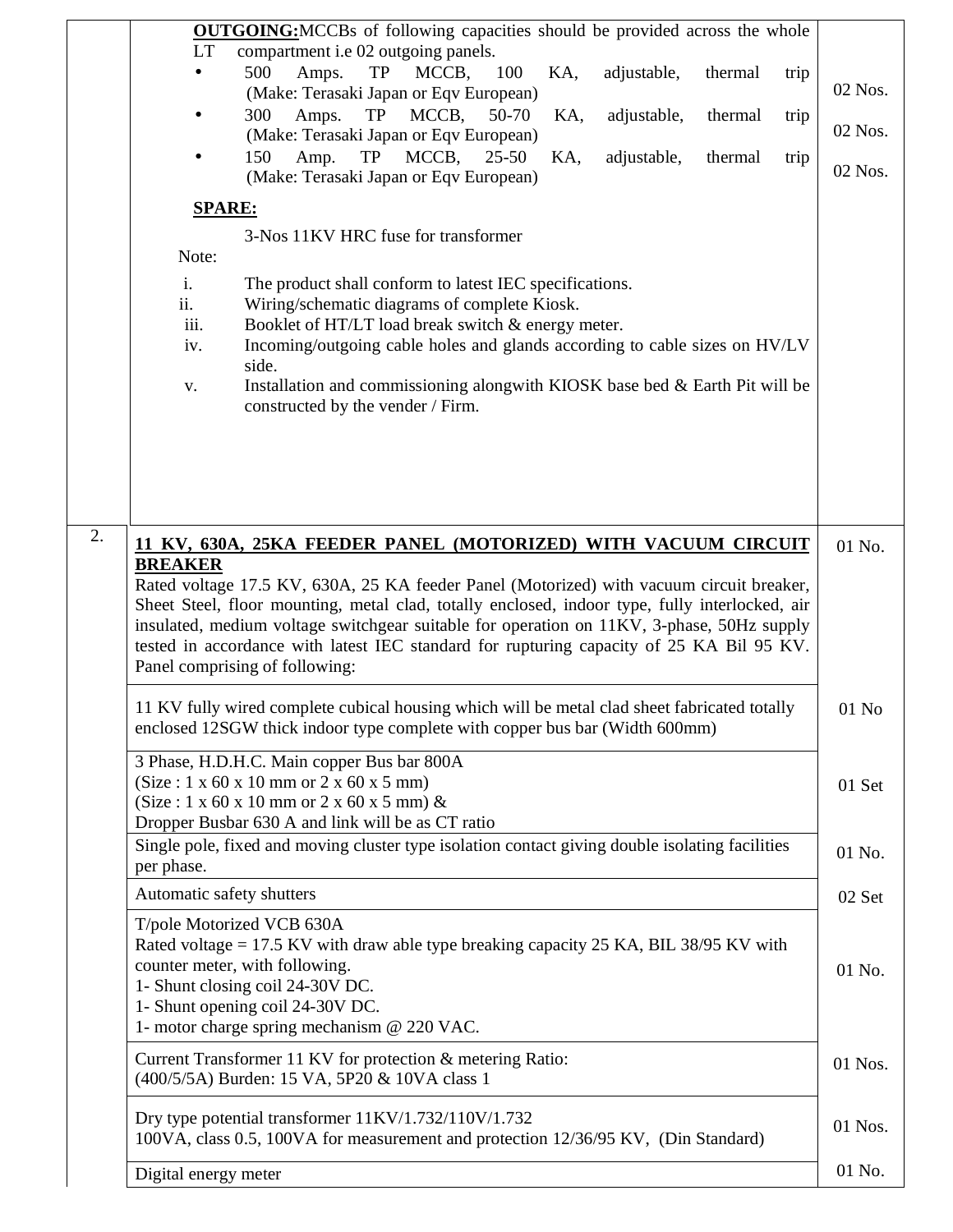|    |                                                                                                                                                                                                                                  | Digital Ammeter<br>Ammeter selector switch (4-Position)                                                                                                                                                                                                                     | 01 No.<br>01 No.           |  |  |
|----|----------------------------------------------------------------------------------------------------------------------------------------------------------------------------------------------------------------------------------|-----------------------------------------------------------------------------------------------------------------------------------------------------------------------------------------------------------------------------------------------------------------------------|----------------------------|--|--|
|    |                                                                                                                                                                                                                                  | Digital Voltmeter                                                                                                                                                                                                                                                           | 01 No.                     |  |  |
|    |                                                                                                                                                                                                                                  | Voltmeter selector switch (7-Position)                                                                                                                                                                                                                                      | 01 No.                     |  |  |
|    |                                                                                                                                                                                                                                  | 3 phase over current & earth fault feeder protection relay Micom-P122 BOOZ11DBO,<br>Software version 13.B, frequency 50Hz, communication Modbus, Active group - 1, Auxiliary<br>supply: 24-250VDC/24-250 VCA. 0.01 - 8 Ion, CT connection 1/5A<br>(Schneider Elect France). | 01 No.                     |  |  |
|    |                                                                                                                                                                                                                                  | Anti condensation Heater with thermostat 60Watt, 230V AC<br>M/O/A selector switch for Heater                                                                                                                                                                                | 01 No.<br>01 No.           |  |  |
|    |                                                                                                                                                                                                                                  | TP MCB for control Circuit $-6A$<br>$DP, MCB - 10$ A,<br>Set of terminal blocks                                                                                                                                                                                             | 01 No.<br>01 No.<br>01 Set |  |  |
|    |                                                                                                                                                                                                                                  | Designation label                                                                                                                                                                                                                                                           |                            |  |  |
|    |                                                                                                                                                                                                                                  | Indication light (Red, yellow, Blue)                                                                                                                                                                                                                                        | 03 Nos.                    |  |  |
|    |                                                                                                                                                                                                                                  | Indication lights for VCB (ON/OFF/Trip) and heater ON                                                                                                                                                                                                                       | 04 Nos.                    |  |  |
|    |                                                                                                                                                                                                                                  | Push button for VCB ON,                                                                                                                                                                                                                                                     | 01 No.                     |  |  |
|    |                                                                                                                                                                                                                                  | Push Button for VCB OFF,<br>Push button for Reset                                                                                                                                                                                                                           | 01 No.<br>01 No.           |  |  |
|    |                                                                                                                                                                                                                                  | Set of vermin screen                                                                                                                                                                                                                                                        |                            |  |  |
|    |                                                                                                                                                                                                                                  | Door Limit switch                                                                                                                                                                                                                                                           | 01 No.                     |  |  |
|    |                                                                                                                                                                                                                                  | Panel Light / Lamp, 60 Watt, 230 VAC                                                                                                                                                                                                                                        | 01 No.                     |  |  |
|    | Capacitor trip unit (WAPDA approved)                                                                                                                                                                                             |                                                                                                                                                                                                                                                                             | 01 No.                     |  |  |
|    | Note:                                                                                                                                                                                                                            |                                                                                                                                                                                                                                                                             |                            |  |  |
|    | Panel internal wiring diagram. Booklets of relay, Energy Meter & ACB are also to be<br>i.<br>provided.                                                                                                                           |                                                                                                                                                                                                                                                                             |                            |  |  |
|    | ii.                                                                                                                                                                                                                              | Panel will be coupled with existing system on site by the firm. Therefore, coupling<br>facility / arrangement and extendibility on both sides of panel is necessary. Panel to<br>panel coupling copper bus bar pieces / fish plates are also to be provided.                |                            |  |  |
|    | iii.                                                                                                                                                                                                                             | Provision of $24 - 30$ V DC for LT panels / relays will be user scope.                                                                                                                                                                                                      |                            |  |  |
|    | iv.                                                                                                                                                                                                                              | Cable gland for $185 \text{ mm}^2 / 3C$ XLPE Cable should be on bottom side of each panel.                                                                                                                                                                                  |                            |  |  |
| 3. |                                                                                                                                                                                                                                  | a. HT Cable XLPE 185 mm <sup>2</sup> /3 Core                                                                                                                                                                                                                                | 160                        |  |  |
|    |                                                                                                                                                                                                                                  | HT XLPE Insulated power cable 8.7/15 KV PVC sheathed with annealed standard copper<br>conductor, copper tape screened 185 mm <sup>2</sup> /3Core IEC 60502-1<br>Brands: Newage, Fast, Pioner & Pakistan Cables or equivalent                                                | Meters                     |  |  |
|    |                                                                                                                                                                                                                                  | b. LT Cable PVC 300 mm <sup>2</sup> /4 Core                                                                                                                                                                                                                                 | 100<br><b>Meters</b>       |  |  |
|    | PVC Cable 300 mm <sup>2</sup> /4 Core, PVC insulated sheathed 600/1000V with annealed standard<br>copper conductor as per BSS No. 6346, PETSAC - 2014 Standards.<br>Brands: Newage, Fast, Pioner & Pakistan Cables or equivalent |                                                                                                                                                                                                                                                                             |                            |  |  |
|    | c. HT Cable End Termination Kit for 185 mm <sup>2</sup> /3 Core<br>Make: Raychem/Germany                                                                                                                                         |                                                                                                                                                                                                                                                                             |                            |  |  |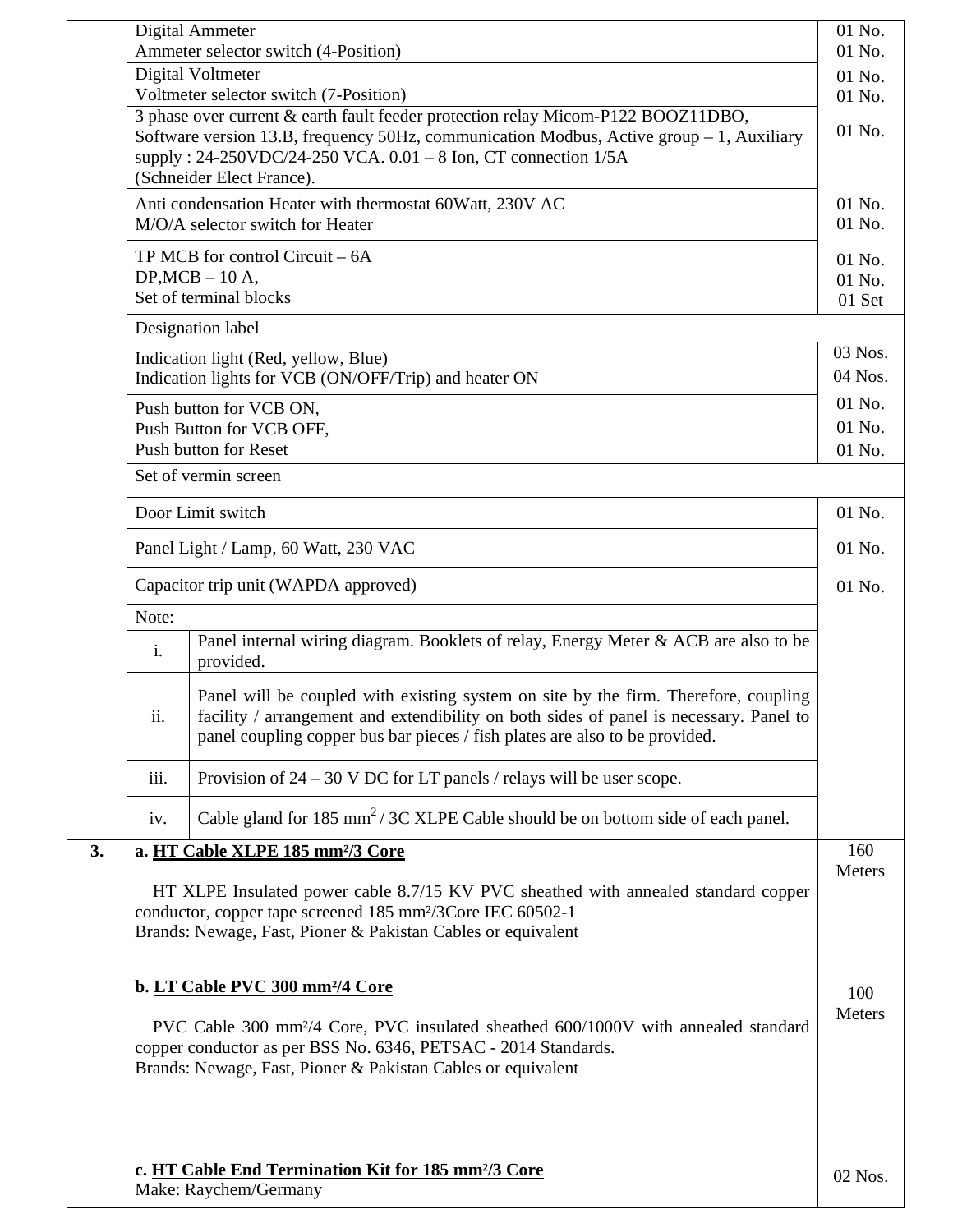|               | <b>ACCESSORIES:-</b>                                                             |                      |                    |  |
|---------------|----------------------------------------------------------------------------------|----------------------|--------------------|--|
| $\mathbf{i}$  | Heat shrink, insulating, Non-tracking tube                                       | (HVOT)               | 06 Nos.            |  |
| $\mathbf{ii}$ | Heat shrink, stress control tube                                                 | (SCPM)               | 06 Nos.            |  |
| iii)          | Heat shrink, Cable breakout                                                      | (402W248)            | 02 Nos.            |  |
| iv)           | Stress relief void filling Yellow mastic                                         | $(S 1189 - 1 - 100)$ | 06 Nos.            |  |
| V)            | Track and weather resistant sealant                                              | $(S-1085-1-300)$     | 12 Nos.            |  |
| vi)           | Silicon grease                                                                   | (EPPA-007)           | 02 Nos.            |  |
| vii)          | <b>Cleaning Tissue</b>                                                           | (EPPA-004)           | 06 Nos.            |  |
| viii)         | Binding wire                                                                     |                      | 04 Mtr.            |  |
| ix)           | Soldering wire with flux                                                         |                      | 04 Mtr.            |  |
| x)            | Abrasive strip                                                                   |                      | 02 Nos.            |  |
| xi)           | Copper Braid                                                                     |                      | 02 Mtr.            |  |
| xii)          | PVC Tape (Red, Yellow, blue)                                                     |                      | 06 Nos.            |  |
| xiii)         | Earth Lug copper                                                                 |                      | 02 Nos.            |  |
| xiv)          | Copper Lugs According to cable size                                              |                      | 06 Nos.            |  |
| XV)           | <b>Soldering Paste</b>                                                           |                      | 02 Nos.            |  |
| xvi)          | Jublee clamp according to cable size                                             |                      | 02 Nos.<br>02 Nos. |  |
| xvii)         | Installation instruction in English                                              |                      |                    |  |
| Note:-        |                                                                                  |                      |                    |  |
|               | Supply jointing kit will be tested at 33 KV. WAPDA test report from WAPDA lab is |                      |                    |  |
|               | also required.                                                                   |                      |                    |  |
|               | d. Lt Cable End Termination Kit 300 mm <sup>2</sup> /4-Core                      |                      | 04 Nos.            |  |
|               | Make: Raychem/Germany                                                            |                      |                    |  |
|               | ACCESSORIES:-                                                                    |                      |                    |  |
|               | Heat shrink cable breakout                                                       | (502K)               | 04 Nos.            |  |
| i)<br>ii)     | Heat shrink lug sealing sleeve                                                   | (MWTM)               | 16 Nos.            |  |
| iii)          | Abrasive strip                                                                   |                      | 04 Nos.            |  |
| iv)           | Jubilee clamp                                                                    |                      | 04 Nos.            |  |
| V)            | Copper Braid                                                                     |                      | 04 Mtr.            |  |
| vi)           | PVC Tape (Red, Yellow, Blue, Black)                                              |                      | 04 Each            |  |
| vii)          | Copper compression lugs                                                          |                      | 04 Nos.            |  |
| viii)         | Earthing Lug                                                                     |                      | 04 Nos.            |  |
| ix)           | Insulation instruction in English                                                |                      | 02 Nos.            |  |
| Note:-        |                                                                                  |                      |                    |  |
|               | WAPDA test report from WAPDA lab is also required.                               |                      |                    |  |

# **4. General Condition:**

- 4.1 Engineering design, supply, installation with existing system and commissioning will be the responsibility of supplier. Firm will be responsible to include all major and minor equipments, accessories, hardware and software whether this additional requirement is included in contract or otherwise to make the system most suitable for successful commissioning, post commissioning  $\&$ operations. Moreover, any miss-match at any level in hardware or software will be responsibility of the firm for proper & acceptable satisfaction free of any cost.
- 4.2 For any change/up-gradation/provision of any spares to operate hardware, firm will be responsible to up-grade system free of cost.
- 4.3 Firm will provide technical support (Software & Hardware) along with provisioning of spare parts as per requirement for next 10 years.
- 4.4 During the warranty / guaranty period, all the spares and services will be given free of cost by the firm.
- 4.5 All components/ parts of the entire system/components should conform safe and long lasting operation in intense/ extreme weather conditions.
- 4.6 The supplier will provide the time schedule for completion of the project.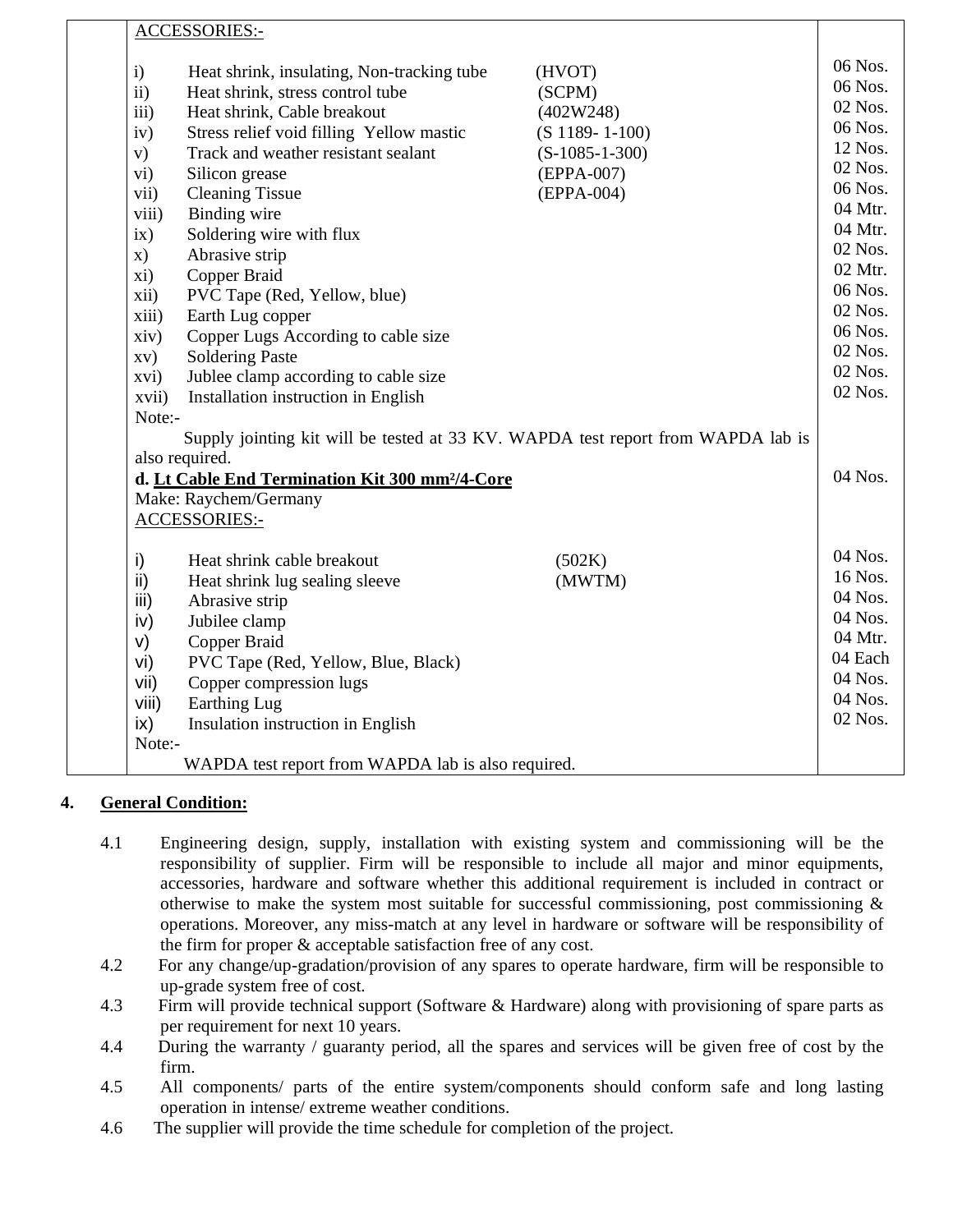- 4.7 In case of any amendment/alteration or any other spare part required during the installation commissioning, the supplier will be responsible to carry out the same at his own cost.
- 4.8 Supplier will be responsible to provide complete execution plan before start of work and will install all equipment manufactured by a reputed OEM (PEL/ Siemens/ Schneider Electric or Equivalent).

# 5**. Inter Stage / Pre shipment Inspection (PSI) at Firms Premises:**

5.1 Supplies shall be subject to the inspection and acceptance by the competent inspection authority nominated by the Purchaser, who will arrange it at his own cost.

5.2 Inspection facilities such as tools, test equipment, instruments etc will, however, be provided by the Suppliers.

# 6**. Documentation:**

The supplier will be responsible to furnish related technical data (04 copies each in English language) including the following:

- 6.1 Detailed drawings & specifications of the equipment/machinery.
- 6.2 Equipment layout and schematic diagram.
- 6.3 Offered type Breaker of 11KV must have type tested report from any specification Testing Lab (Stl).
- 6.4 Panel manufacturing firm should be WAPDA approved & must have Type Tested report of 11KV panel from any Foreign Standard Testing Lab or HVSC Lab Rawat Pakistan.
- 6.5 Maintenance and services manuals of the machinery.

# 7. **Commissioning & Final Acceptance Test**

- 7.1 Commissioning & Final Acceptance Test will be carried out under supervision of seller's technical team.
- 7.2 Seller will bear all expenses of its technical team during commissioning.
- 7.3 Trial run will be subjected to success functionality/ Operation of whole unit for at least two weeks.

# 8. **Payment Terms:**

- 8.1 Payment will be made on FOR basis as per following, by C.M.A (POF) through cross cheque on our prescribed bill form supported by receipt voucher.
- 8.2 100% payment will be subjected to successful FAT after installation & commissioning.

## 9. **Performance Bond:**

 Successful bidders shall provide performance bond which should be at least 10% of the contract amount in the form of a Call Deposit Receipt from a scheduled bank or an unconditional Bank Guarantee valid for 24 months.

### 10. **Warranty Guarantee:**

10.1 The supplier will have to provide warranty / guarantee for a period of two year smooth functioning of the Transformer Panel, Feeder panel & End Termination Kits including free of cost supply of spare parts.

10.2 Two years warranty / guarantee period will be started from the date of successful & satisfactory conclusion of FAT.

10.3 Test & trial of machines/equipment shall be carried out after complete installation & commissioning for at least two weeks in POF Gadwal under supervision of supplier expert.

### NOTE:

 POF shall deal with the supplier directly without involvement of any agents. POF will not pay any commission to agents/ third party.